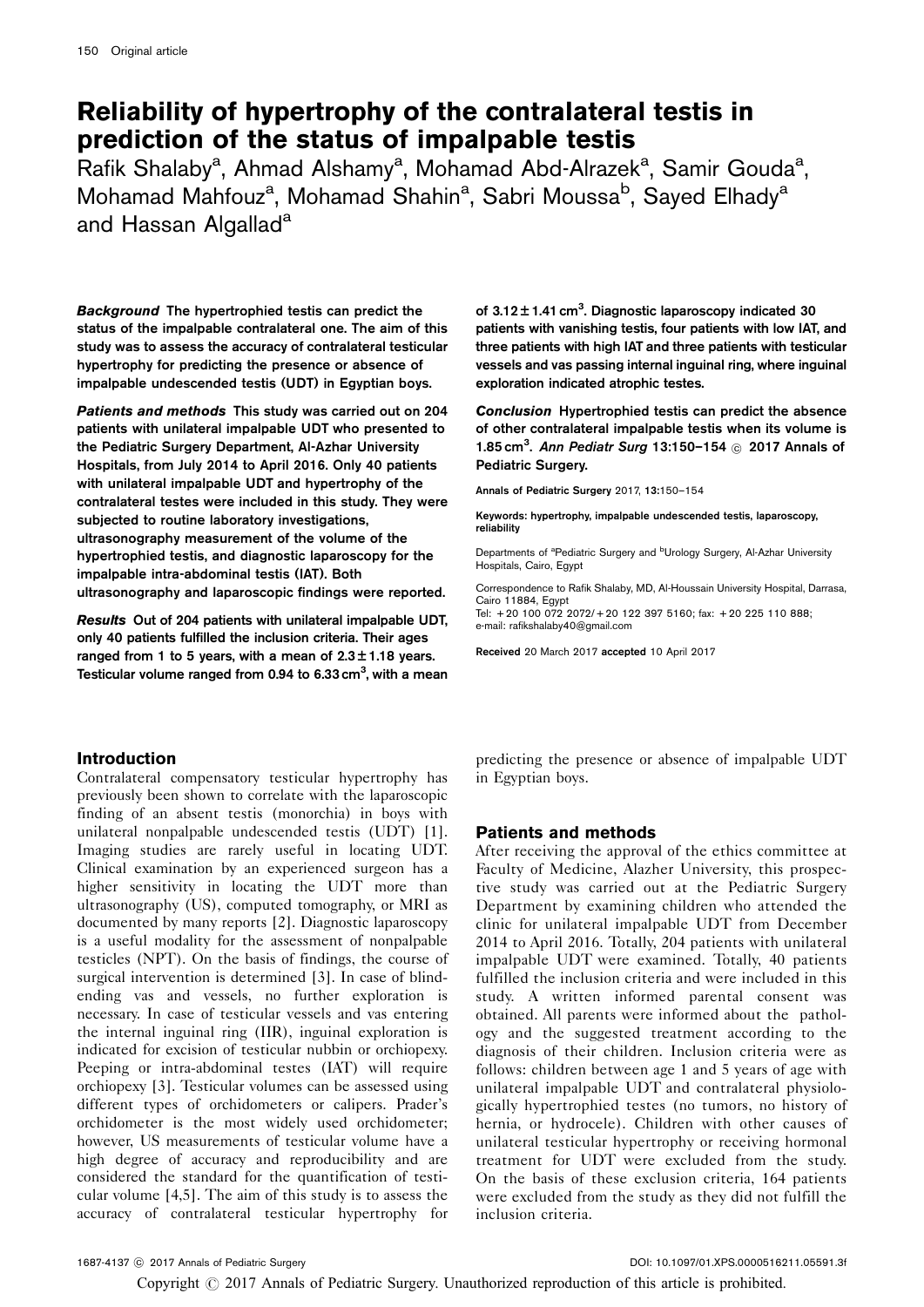All patients were subjected to routine laboratory investigations, US measurement of the volume of the hypertrophied testis, and diagnostic laparoscopy.

## Measurement of testicular volume

The testis was scanned in both transverse and longitudinal planes using a 7.5 MHz linear, phased-array transducer while the patient was in the supine position, and analgesia was used when required in the form of a paracetamol suppository. The volume of the contralateral testis was calculated using the technique and formula published by Goede et al.  $[6]$ . The volume of the testis was measured and reported. The testis is considered hypertrophied if its volume is more than the reference values reported by Goede et al. [\[6](#page-4-0)].

# Operative procedure

The procedure was performed under general endotracheal tube anesthesia. A prophylactic parentral antibiotic was administered to patients just after induction of anesthesia in the form of third-generation cephalosporin at a dose of 50 mg/kg body weight. Then, the patient was examined again under general anesthesia to detect an inguinal or a canalicular testis.

The operative procedure was based on what was described by Shehata et al. [\[7](#page-4-0)]. The concept of surgery was laparoscopic complete visualization of the abdomen and pelvis. Looking for the IAT and visualization of both IIRs, the normal side was inspected first and this provided a comparative image for reference to the opposite side. If the testis is not observed intraabdominally, the vas and testicular vessels are looked for at IIR. If there are signs of vanishing testis, such as endblinded vessels, the procedure is terminated and if not, single-stage orchiopexy, testicular traction, and first-stage Fowler–Stephen orchiopexy are performed for IATs. The operative findings are recorded, reported, and collected, especially the presence or absence of the testis.

# Statistical analysis

SPSS Version 18 was used to analyze the data (SPSS Inc., Chicago, Illinois, USA). Qualitative data will be presented as frequency and percentage. Quantitative data with a normal distribution will be presented as mean  $\pm$  SD. We used a receiver operating characteristic to predict the presence or absence of impalpable UDT from the size of contralateral testis.  $P$  value less than  $0.05$ was considered significant.

# Results

Totally, 204 patients with unilateral impalpable UDT were examined during the period of the study from July 2014 to April 2016 at the Pediatric Surgery Department, Al-Azhar University Hospitals. Only 40 patients with unilateral impalpable UDT and hypertrophy of the contralateral testes were included in this study and the remaining 164 patients were excluded as they did not fulfill the inclusion criteria.

Diagnostic laparoscopy was performed for 40 patients during the period of the study. Their age ranged from 1 to

6 years, with a mean of  $2.3 \pm 1.18$  years. Testicular volume ranged from 0.94 to 6.33, with a mean of  $3.12 \pm 1.41$  cm<sup>3</sup>. The demographic data and laparoscopic findings of all patients are shown in Table 1. Diagnostic laparoscopy indicated 30 patients with vanishing testis (attenuated testicular vessels) [\(Fig. 1](#page-2-0)), four patients with low IAT and three patients with high IAT [\(Fig. 2](#page-2-0)), and three patients with testicular vessels and vas passing IIR, where inguinal exploration showed atrophic testes ([Fig. 3](#page-2-0)). The sizes of IATs showed a mild degree of decreased size.

The success rate of laparoscopy for the diagnosis of NPT was 100%. All cases were laparoscopically without any complications or conversion. Laparoscopic findings and procedures for all cases are presented in [Table 2.](#page-3-0)

The receiver operating characteristics curve was used to define the best cut-off value of volume  $(cm<sup>3</sup>)$ , which was more than or equal to 1.85, with a sensitivity of 84.8%, specificity of 100%, positive predictive value of 100%, negative predictive value of 80.3%, and diagnostic accuracy of 93.9% ([Fig. 4](#page-3-0)).

The contralateral testicular hypertrophy predicted the absence and the presence of the impalpable UDTwith an accuracy of 93.9 and 6.1%, respectively, when the hypertrophy of the contralateral testis was more than or equal to  $1.85 \text{ cm}^3$  in boys 2–5 years of age.

# **Discussion**

In the present study, we used US for the estimation of contralateral testicular volume in children with NPT. The age range of the children in our study was 1–6 years. The contralateral testicular volume ranged from 0.94 to 6.33, with a mean of  $3.12 \pm 1.41$  cm<sup>3</sup>. This is larger than the volumes reported by Shibata et al. [\[8](#page-4-0)]; they reported that in Japanese boys with absent testis, the mean contralateral testicular volume was  $2.20 \pm 0.75$  cm<sup>3</sup>.

The testicular volume, which is estimated using different methods such as rulers, tapes, vernier callipers, orchidometer, graphic models, and US scan, is very important in the assessment of the status of impalpable testis [\[5,9](#page-4-0)].

US measurements of testicular volume have a high degree of accuracy and reproducibility and are the standard for the quantification of testicular volume. The volumes obtained with the clinical methods correlate with those obtained by US and are useful clinically, but overestimate US values by two to three folds mainly because of the inclusion of the scrotal skin and epididymis [\[5\]](#page-4-0).

|  | Table 1 Demographic data of all patients |  |  |  |
|--|------------------------------------------|--|--|--|
|--|------------------------------------------|--|--|--|

|               | n(%)      |
|---------------|-----------|
| Age (years)   |           |
| $2$ to $3$    | 13 (32.5) |
| 3 to 4        | 11 (27.5) |
| 4 to 5        | 16 (40)   |
| Affected side |           |
| Right         | 16 (40)   |
| Left          | 24 (60)   |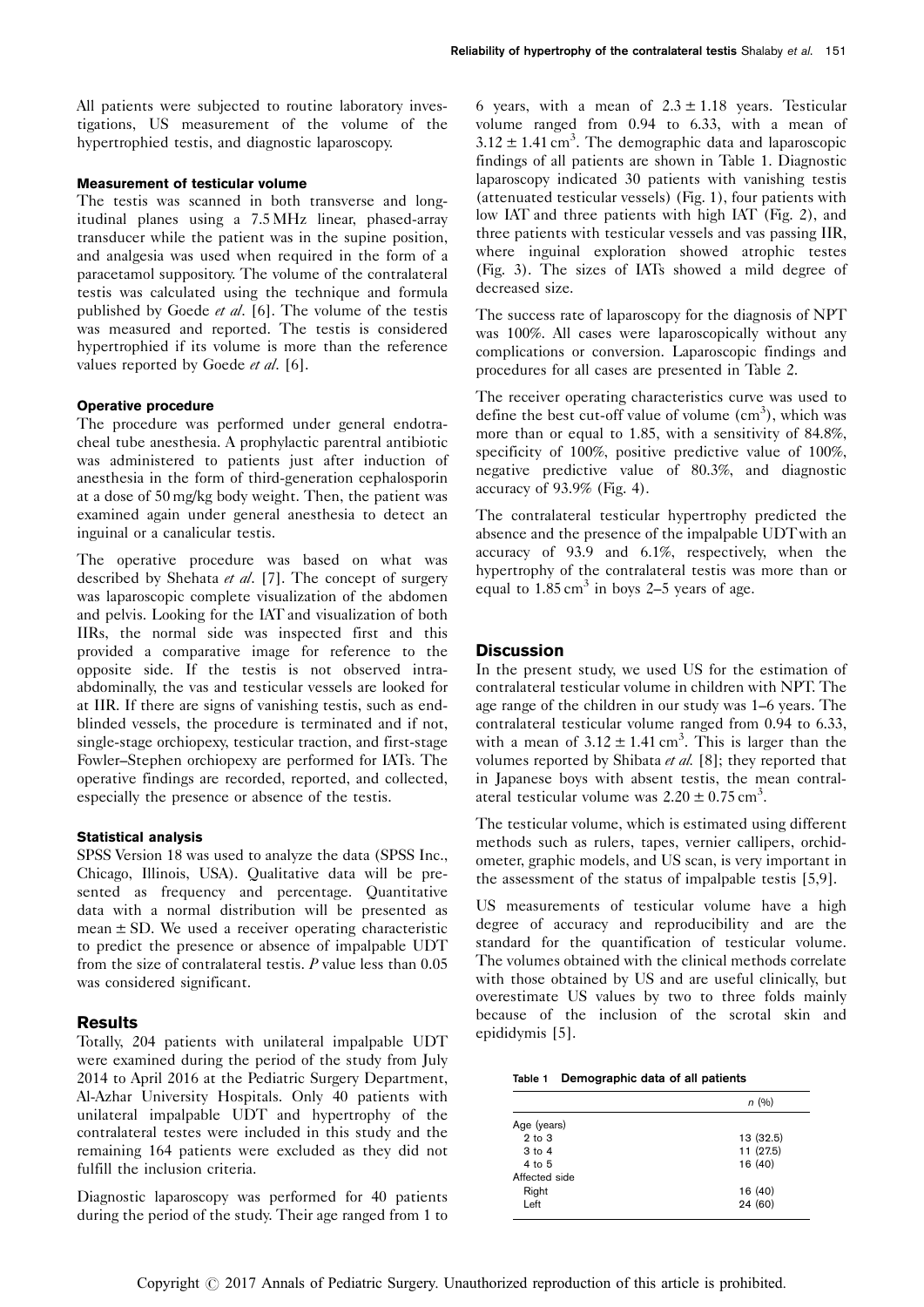<span id="page-2-0"></span>



(a) A male patient, 2 years old, presented with right impalpable undescended testis and hypertrophy of the contralateral [volume was 2.99 cm $^3$ (normal: 0.35–0.55 cm3 )]. (b) Laparoscopic finding of the same patient shows a blind-ended vas and testicular vessels (vanishing testis).

### Fig. 2



(a) A male patient, 3 years old, presented with right impalpable undescended testis and hypertrophy of the contralateral. (b) Laparoscopic finding of the same patient shows a high intra-abdominal testis.

# Fig. 3



(a) A male child, 3 years old, presented with left impalpable undescended testis and hypertrophy of the contralateral. (b) Laparoscopic finding of the same patient shows vas and vessels are passing internal inguinal ring. (c) Inguinal exploration idnicated a testicular nubbin.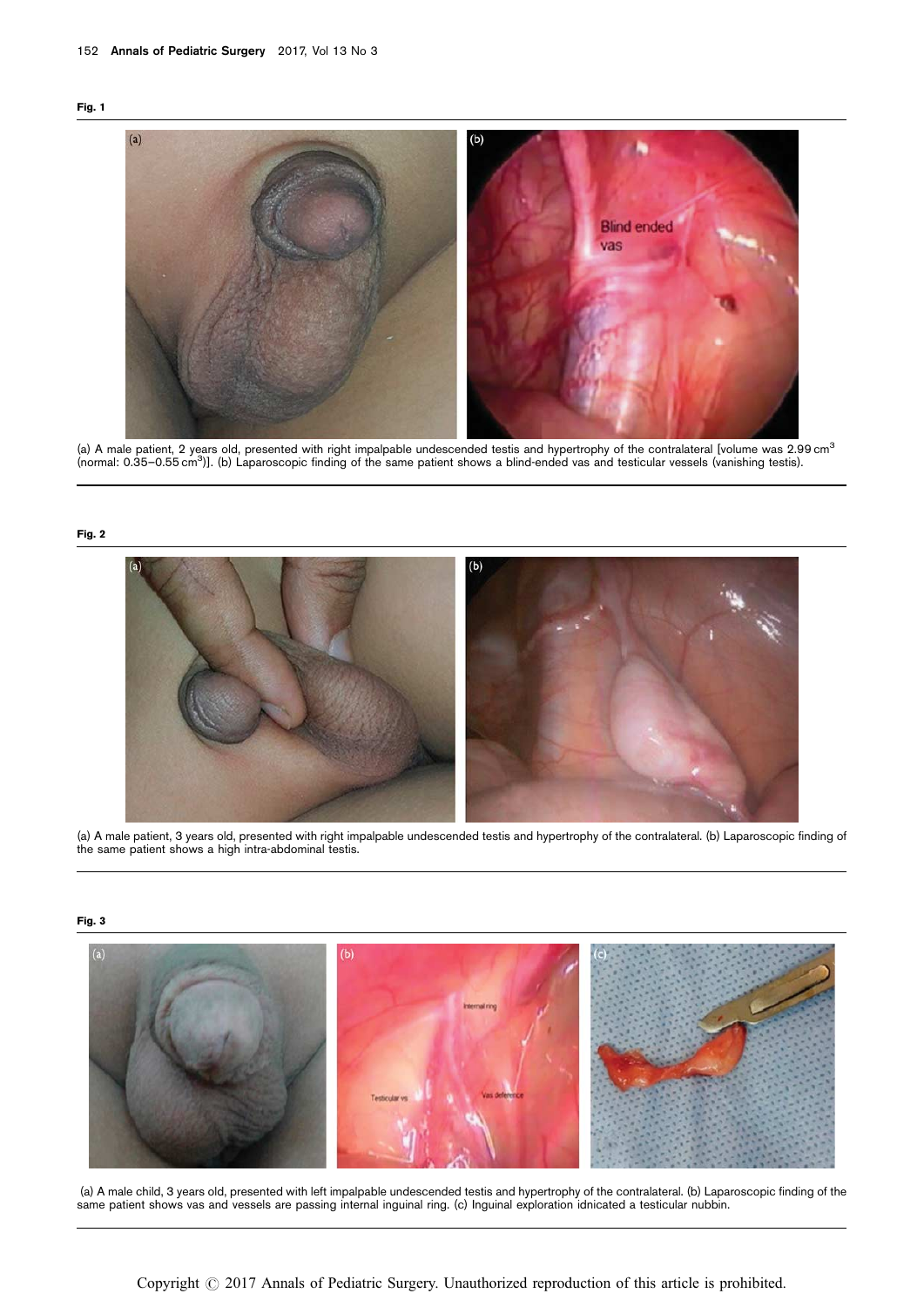<span id="page-3-0"></span>

| Number of      |                                                   | Procedure                                       |
|----------------|---------------------------------------------------|-------------------------------------------------|
| cases          | Laparoscopic finding                              |                                                 |
| 30             | Blind-ended vas and vessels<br>(vanishing testis) | No further intervention (ended<br>procedure)    |
| з              | Vas and vessels passing IIR                       | Inquinal exploration reveals<br>atrophic testis |
| $\overline{4}$ | Low intra-abdominal testis                        | One-stage orchiopexy                            |
| っ              | High intra-abdominal testis                       | Laparoscopic traction<br>orchiopexy             |
|                | High intra-abdominal testis                       | Fowler-Stephens orchiopexy                      |

IIR, internal inguinal ring.

| ×<br>۰, |  |
|---------|--|
|         |  |



Sensitivity and specificity of the volume (cm) in differentiation of the findings.

Our study predicted the absence of unilateral impalpable UDT with a cut-off volume of contralateral descended testis more than or equal to  $1.85 \text{ cm}^3$ , a sensitivity of 84.8%, a specificity of 100%, a positive predictive value of 100%, a negative predictive value of 80.3%, and an accuracy of 93.9%. Shibata et al. [\[8\]](#page-4-0) reported a smaller cut-off volume  $(1.6 \text{ cm}^3)$  with a sensitivity of 84.8%, a specificity of 86.4%, a positive predictive value of 90.3%, a negative predictive value of 80.3%, and an accuracy of 79.1%.

Other studies used the longitudinal axis of the testis to evaluate contralateral testicular hypertrophy. They reported a cut-off testicular length of 18–21 mm to predict monorchism [1,8,10].

Huff et al. [\[11\]](#page-4-0) measured the contralateral hypertrophied testis volume using a caliper in children younger than 2 years old. They reported the association of contralateral

testis hypertrophy with absent testis. They observed that the mean volume of the contralateral hypertrophied testis in boys with an absent testis was greater than that in boys with an IAT at all ages. Of 10 patients 2 years old or younger with hypertrophy of the contralateral testis greater than  $2 \text{ cm}^3$ , nine (90%) had monorchia [\[11](#page-4-0)].

Mesrobian et al. [\[12\]](#page-4-0) used a ruler for measurement of contralateral testicular length and defined the hypertrophy to be more than 2 SD above the normal mean length in patients 6–223 months of age. Seventy percent of the patients with monorchia had contralateral testicular hypertrophy. Of the 10 patients aged 36 months or less, nine had contralateral testicular hypertrophy [\[12\]](#page-4-0).

Snodgrass et al. [\[13\]](#page-4-0) reported that a contralateral testicular length more than 1.8 cm can predict monorchism in 90% of cases. However, 25% of the patients with IAT had a contralateral testicular length more than 1.8 cm in patients with a median age of 23 months (range: 6–154) with unilateral NPT [\[13](#page-4-0)]. Hurwitz et al. [\[10\]](#page-4-0) used a Takihara orchidometer and/or a ruler to measure the volume and/or the length for contralateral testis in patients 7 months to 11 years old. Contralateral testicular hypertrophy to  $1.8 \text{ cm}^3$  or more predicts monorchia with an accuracy of about 90% [\[10\]](#page-4-0).

Hodhod et al. [\[14](#page-4-0)] measured the volume of the contralateral hypertrophied testis using a Takihara orchidometer and they reported that contralateral testicular volume more than  $2 \text{ cm}^3$  was significantly predictive for monorchism with 71.7% sensitivity and 100% specificity in prepubertal patients.

Finally, we can depend on the hypertrophy of the contralateral testis in the prediction of absence of unilateral impalpable UDT, but we cannot exclude the confirmatory role of laparoscopy as this predictive result is not conclusive. Our results provide a good idea of the status of the impalpable testis, which can provide reassurance for the family of the patient.

#### **Conclusion**

Diagnostic laparoscopy is the most useful modality for assessing NPT. In a child with unilateral impalpable UDT, significant hypertrophy of the other testis can predict the status of the impalpable testis with an accuracy of 93.9% when the hypertrophy of the contralateral testis is more than or equal to  $1.85 \text{ cm}^3$  in boys with a mean age of  $2.3 \pm 1.18$  years.

## Conflicts of interest

There are no conflicts of interest.

#### References

- Braga LH, Kim S, Farrokhyar F, Lorenzo AJ. Is there an optimal contralateral testicular cut-off size that predicts monorchism in boys with nonpalpable testicles? J Pediatr Urol 2014; 10:693.
- 2 Copp H, Shortliffe LD. Undescened testes and testicular tumors. In: Holcomb GWI, Murphy JP, Ostlie DJ, editors. Ashcraft's pediatric surgery, 5th ed. Philadelphia, USA: Saunders, Elsevier Inc.; 2010.
- 3 Cisek LJ, Peters CA, Atala A, Bauer SB, Diamond DA, Retik AB, et al. Current findings in diagnostic laparoscopic evaluation of the nonpalpable testis. J Urol 1998; 160:1145.